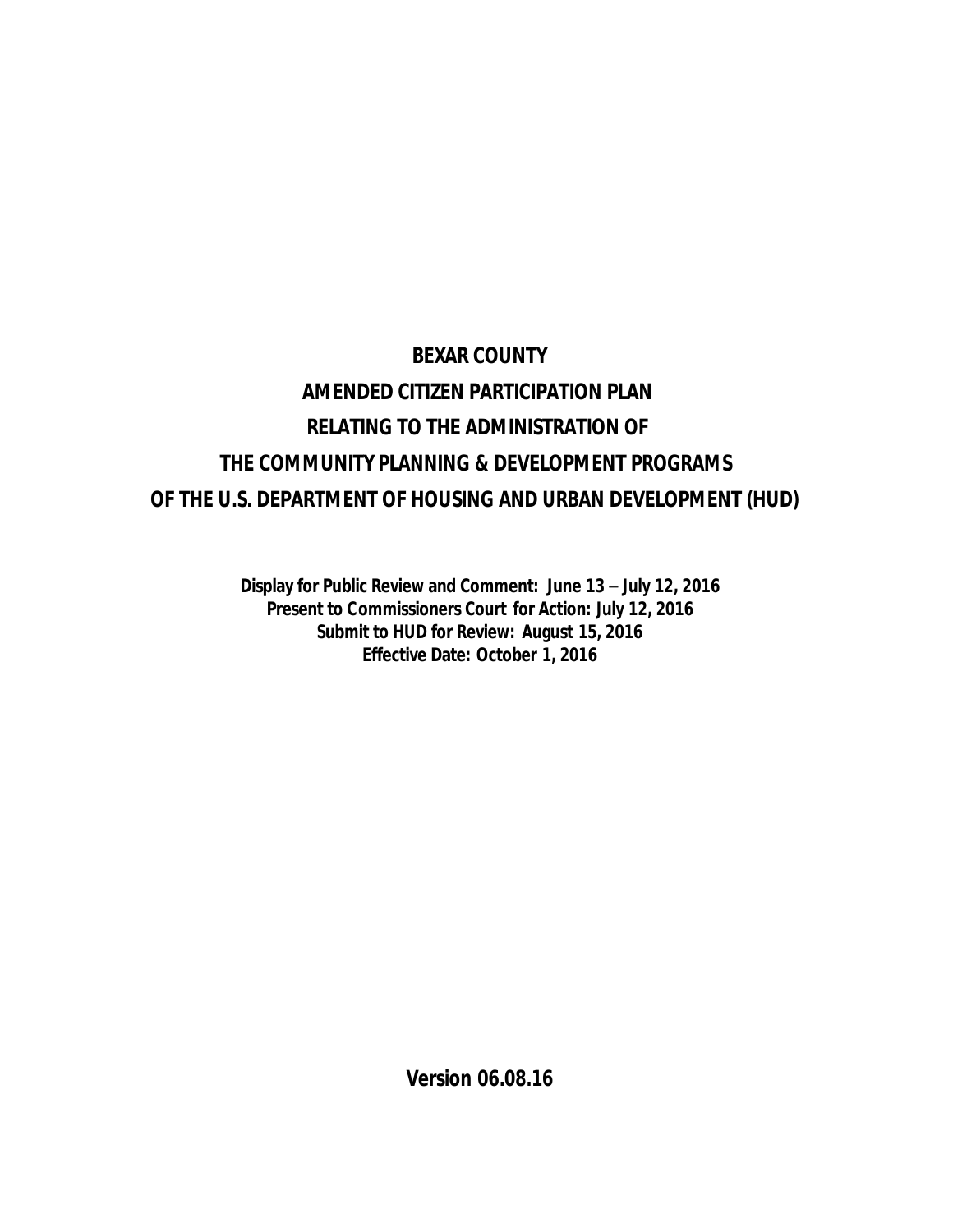# **BEXAR COUNTY AMENDED CITIZEN PARTICIPATION PLAN RELATING TO THE ADMINISTRATION OF THE COMMUNITY PLANNING & DEVELOPMENT PROGRAMS OF THE U.S. DEPARTMENT OF HOUSING AND URBAN DEVELOPMENT (HUD)**

#### **Table of Contents**

| А.        | Introduction<br>Purpose<br>Lead Agency<br><b>Effective Date</b>                                                                                                                                                                                                                                                                                  | 5  |
|-----------|--------------------------------------------------------------------------------------------------------------------------------------------------------------------------------------------------------------------------------------------------------------------------------------------------------------------------------------------------|----|
| <b>B.</b> | <b>Encouragement of Citizen Participation</b><br>General<br>Non-English Speakers<br>Persons with Disabilities<br>Low- and Moderate-Income Persons<br>Organizations and Agencies<br><b>Local Public Housing Authorities</b><br><b>Online Access</b><br>Other Engagement Techniques<br><b>Technical Assistance</b><br><b>County Contact Person</b> | 5  |
| C.        | The Citizen Participation Plan<br>Amendments to the Approved Citizen Participation Plan<br><b>Amendment Considerations</b><br>Draft Plan Review<br>Comments Received on Draft Amended Citizen Participation Plan<br><b>Public Hearing</b><br>Submission to HUD                                                                                   | 8  |
| D.        | The Assessment of Fair Housing<br>Plan Development<br><b>HUD-approved Data for Public Review</b><br>Stakeholder Consultation and Citizen Outreach<br><b>Public Hearing</b><br>Public Display and Comment Period<br>Comments Received on the Draft Assessment of Fair Housing<br>Submission to HUD                                                | 11 |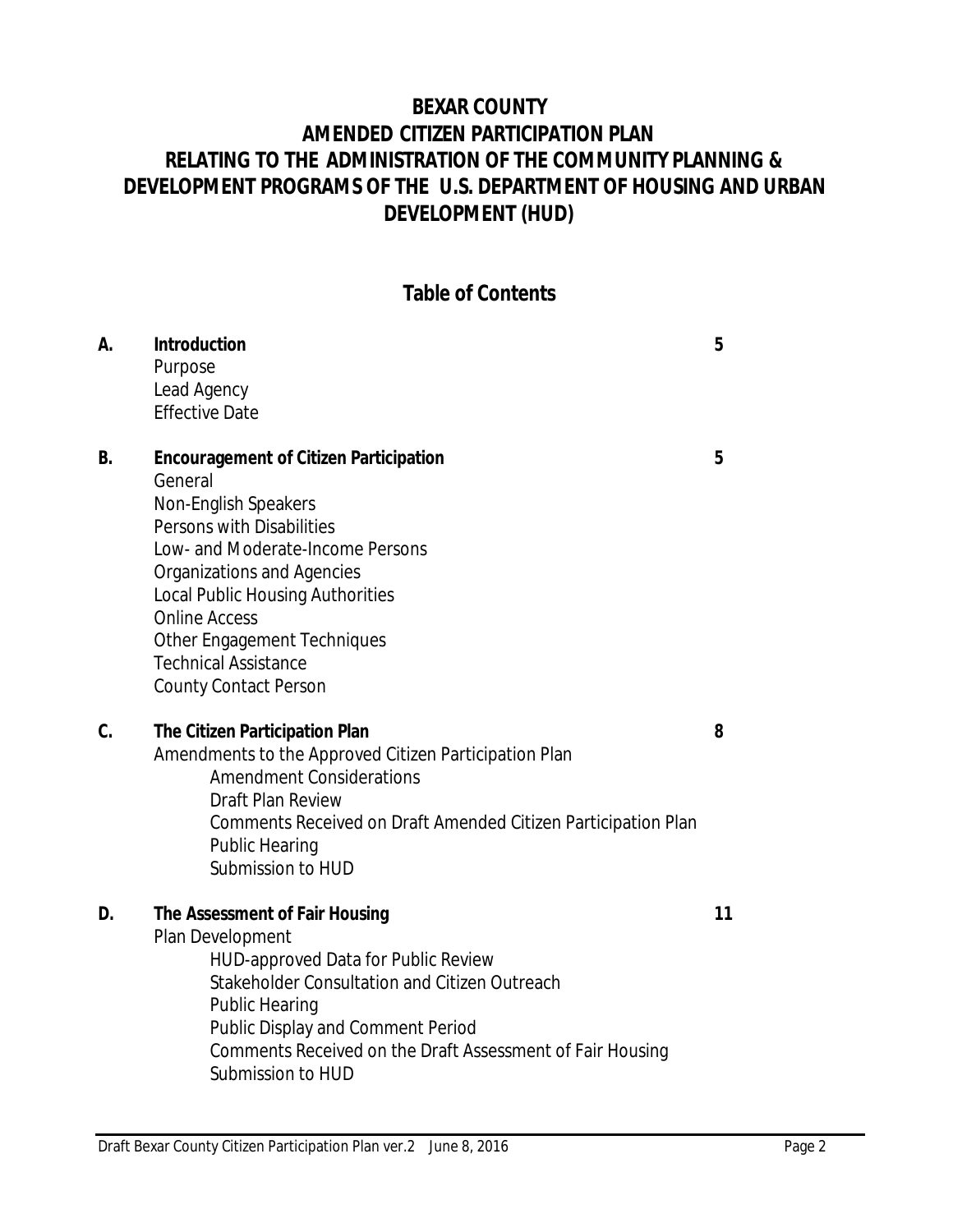Revisions to the Assessment of Fair Housing Revision Considerations Public Display and Comment Period Comments Received on the Draft Revised Assessment of Fair Housing Submission to HUD

#### **E. The Consolidated Plan 15**

Plan Development

Stakeholder Consultation and Citizen Outreach Public Hearings Potential Displacement of Persons Public Display and Comment Period Comments Received on the Draft Consolidated Plan Submission to HUD Revisions to the Consolidated Plan Revision Considerations Public Display and Comment Period Comments Received on the Draft Revised Consolidated Plan Submission to HUD

#### **F. The Annual Action Plan 20**

Plan Development Public Hearings Public Display and Comment Period Comments Received on the Draft Annual Action Plan Submission to HUD Revisions to the Annual Action Plan Revision Considerations Public Display and Comment Period Comments Received on the Draft Revised Annual Action Plan Submission to HUD

#### **G. Consolidated Annual Performance a nd Evaluation Report (CAPER) 24**

Report Development

Report Considerations Public Display and Comment Period Comments Received on the Draft CAPER Submission to HUD

#### **H. Complaints 27**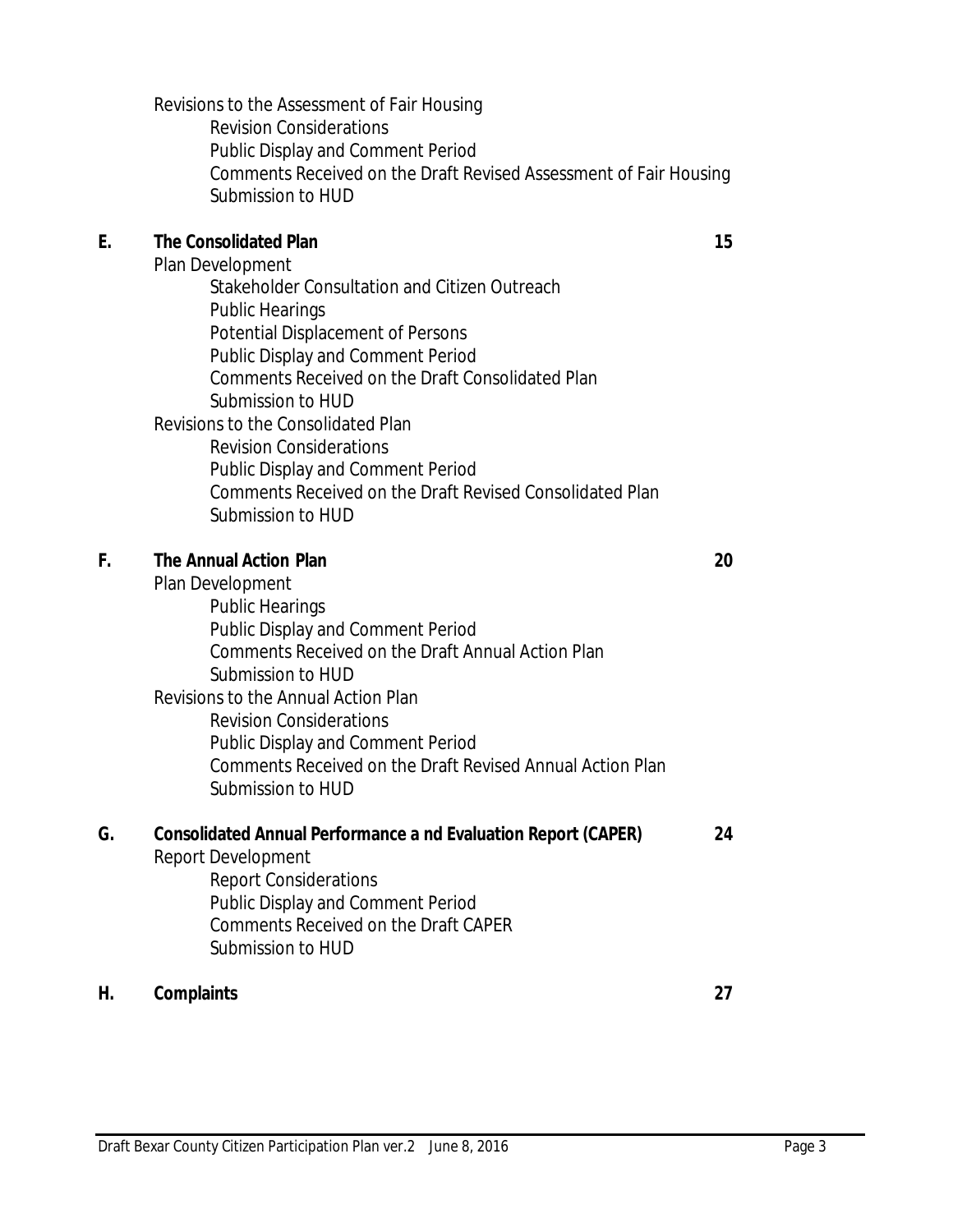# **BEXAR COUNTY AMENDED CITIZEN PARTICIPATION PLAN RELATING TO THE ADMINISTRATION OF THE COMMUNITY PLANNING & DEVELOPMENT PROGRAMS OF THE U.S. DEPARTMENT OF HOUSING AND URBAN DEVELOPMENT (HUD)**

# **A. Introduction**

# **Purpose**

Pursuant to the citizen participation requirements of 24 CFR Section 91.105 and 24 CFR Part 5, Bexar County sets forth the following amended Citizen Participation Plan as it relates to the administration of the Community Planning and Development (CPD) programs funded by the U.S. Department of Housing and Urban Development (HUD). The Citizen Participation Plan presents the County's plan for providing for and encouraging all citizens to participate in the development, revision, amendment, adoption, and implementation of:

- 1) The Citizen Participation Plan
- 2) The Assessment of Fair Housing (AFH)
- 3) The Consolidated Plan (CP)
- 4) The Annual Action Plan (AAP)
- 5) The Consolidated Annual Performance and Evaluation Report (CAPER), and
- 6) The Section 108 Loan Guarantee Program

#### **Lead Agency**

The Division of Community Development and Housing is the lead agency responsible for the administration of the Community Development Block Grant Program (CDBG), the HOME Investment Partnerships Program (HOME), and the Emergency Solutions Grant (ESG) Program.

#### **Effective Date**

Subsequent to approval of this Citizen Participation Plan by the County, the Plan shall be effective until it is amended or otherwise replaced.

# **B. Encouragement of Citizen Participation**

# **General**

The County provides for and encourages citizens to participate in the development, revision, amendment, adoption and implementation of the Citizen Participation Plan, the Assessment of Fair Housing, the Consolidated Plan, the Annual Action Plan, and the CAPER. The County encourages participation by low- and moderate-income persons, particularly those living in areas designated as revitalization areas or in slum and blighted areas and in areas where HUD funds are proposed to be used, and by residents of predominantly low- and moderate- income neighborhoods. With respect to the public participation initiatives included in this Plan, the County will take appropriate actions to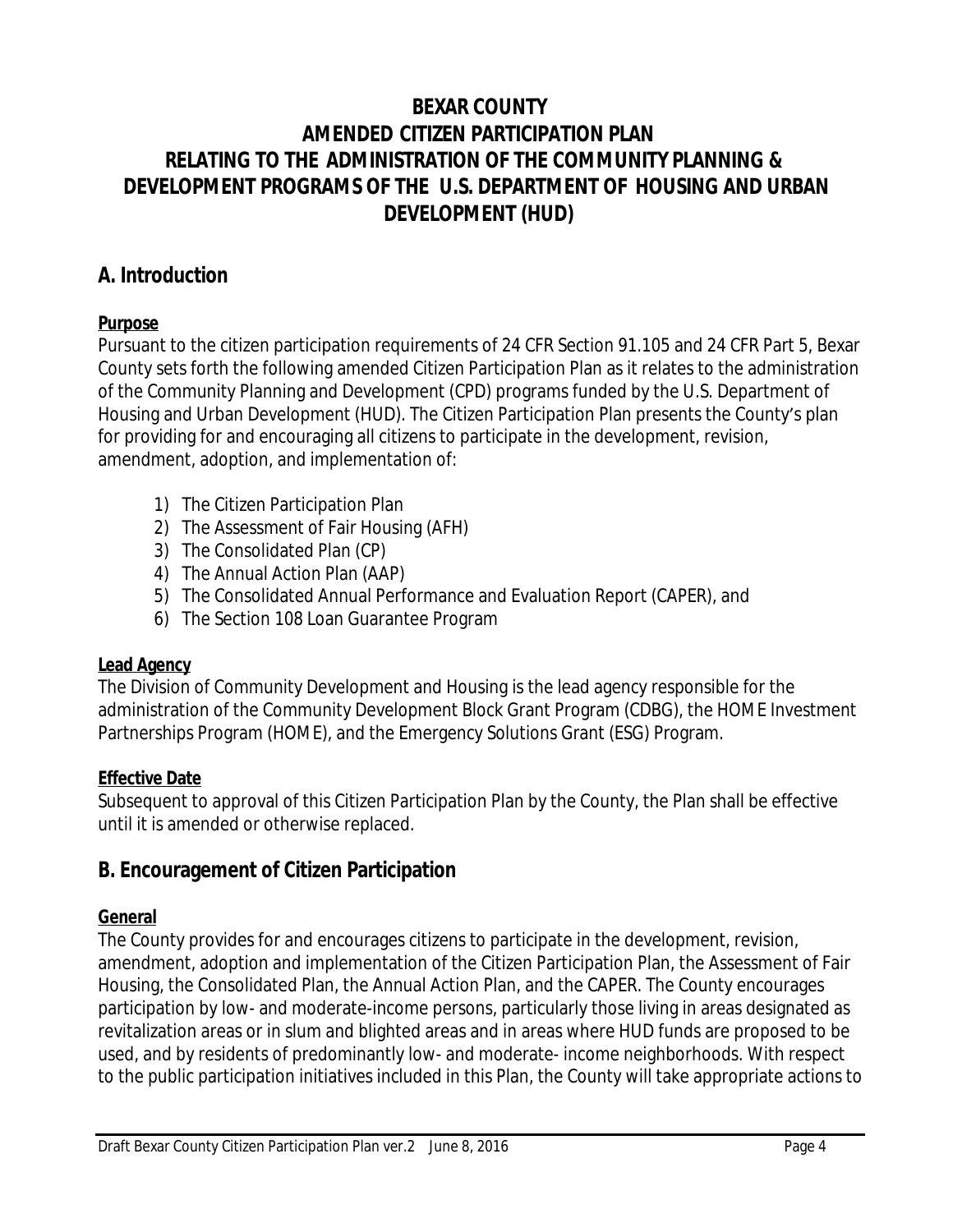encourage the participation of all its citizens, including minorities, non-English speaking persons, and persons with disabilities, as described below.

#### **Non-English Speakers**

The County has determined that non-English Spanish speakers who speak English less than very well comprise 28.5% of its population age 5 years and older based on 2010-2014 American Community Survey data. Copies of the Plan, as well as summaries of basic information about the CDBG and HOME programs and the documents covered by this Plan, are available in Spanish. Residents needing materials in Spanish should contact the County contact, or the designee.

When community meetings, focus groups or stakeholder interviews are conducted in accordance with this Plan, the County will provide Spanish translation services at locations where it is anticipated that non-English Spanish speakers will attend. In addition, the County will provide a Spanish version of all handouts, agendas, surveys and other materials at meetings where it is anticipated that non-English Spanish speakers will attend.

#### **Persons with Disabilities**

The County will conduct all public meetings in locations that are handicapped-accessible. Provisions will be made to accommodate individuals who require interpreter services for the deaf, auxiliary aides or services when requests are made at least five calendar days prior to the public meeting.

#### **Low- and Moderate-Income Persons**

The County will conduct at least one public meeting in a community that contains 51% or more lowand moderate-income residents based on current HUD data.

# **Organizations and Agencies**

The County encourages the participation of local and regional institutions, the Continuum of Care, businesses, developers, nonprofit organizations, philanthropic organizations, and community-based and faith-based organizations in the process of developing, revising, amending, adopting and implementing all documents covered by this Plan. This will be achieved through stakeholder interviews, focus groups and/or public meetings held during the development, revision, amendment, adoption and implementation processes for all documents covered by this Plan.

# **Local Public Housing Authorities**

The County encourages, in consultation with local public housing agencies, the participation of residents of any public housing developments located within the County, in the process of developing, revising, amending, adopting and implementing the documents covered by this Plan. The County will provide information to the executive directors of the San Antonio Housing Authority, Bexar County Housing Authority, and the Schertz Housing Authority about the Assessment of Fair Housing, its affirmatively furthering fair housing strategy, and Consolidated Plan activities related to the public housing developments and communities so that the housing authorities can make this information available at the annual public hearings required for their respective Public Housing Authority Plans. The County encourages participation by resident advisory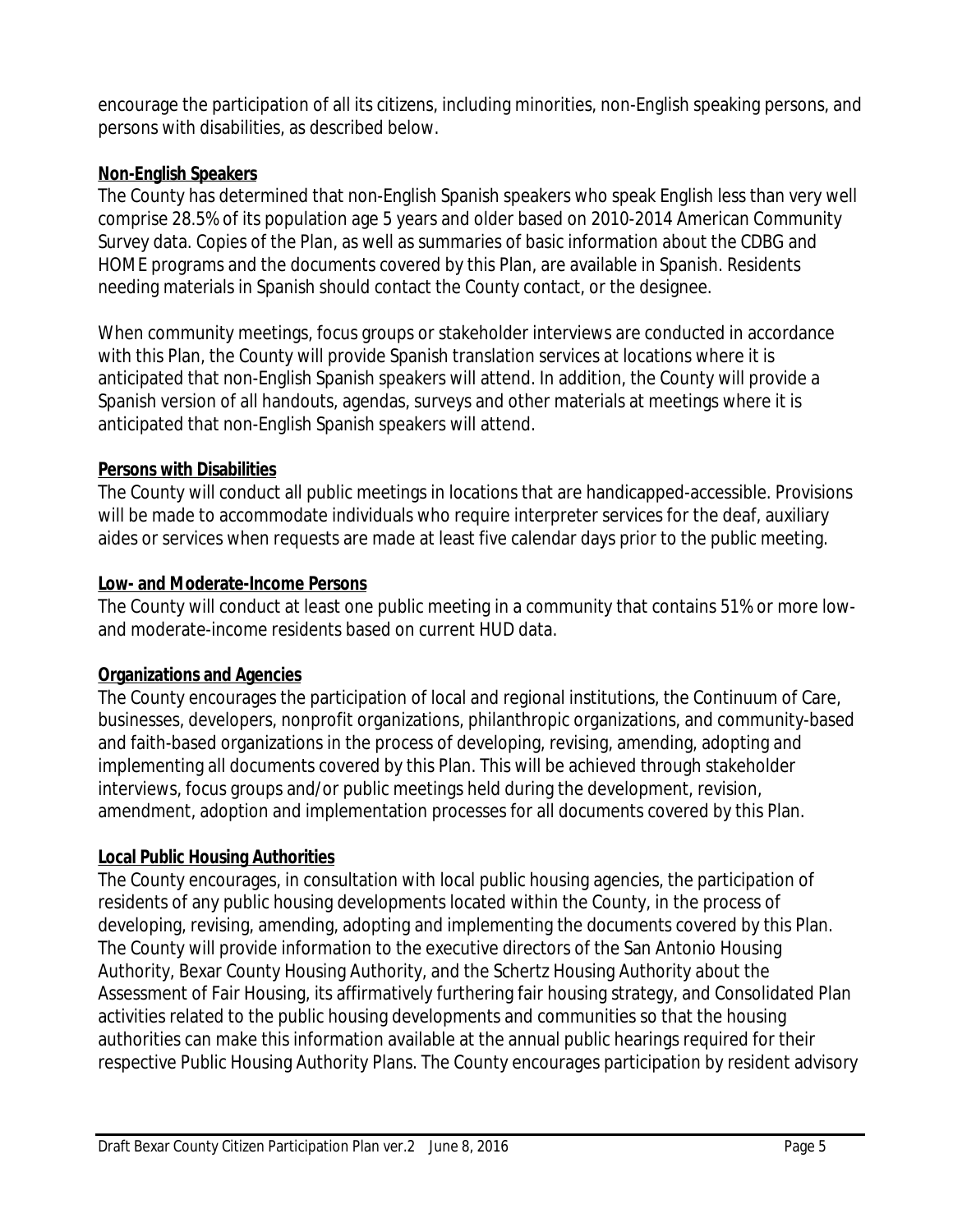boards and resident councils of local public housing authorities. This will be carried out by providing to the local housing authorities information on public meetings, surveys and other outreach initiatives related to the documents covered by this Plan.

#### **Online Access**

The County will post draft copies and final copies of all documents covered by this Plan on its website accessible at<https://www.bexar.org/493/Community-Resources>.

#### **Other Engagement Techniques**

The Citizen Participation Plan has been and will continue to be amended as the County continues to gain access to technology that improves the avenues of participation by its residents.

#### **Technical Assistance**

Bexar County Department of Community Development & Housing staff are available to assist Urban County Participating Cities, organizations and other eligible individuals that are interested in submitting a proposal to obtain funding through the programs covered by this Plan. All potential applicants are strongly encouraged to contact the Department of Community Development & Housing for technical assistance before initiating a funding request application.

#### **Public Notices**

All public notices will be published in the *San Antonio Express-News* no less than two weeks before a public hearing or document review period, and will include a summary of the information to be presented at the public hearing. The notices shall also be posted on the Bexar County website accessible at<https://www.bexar.org/493/Community-Resources>.

#### **County Contact Person**

All communication regarding the Citizen Participation Plan, the Assessment of Fair Housing, the Consolidated Plan, the Annual Action Plan, the CAPER, comments, complaints, reasonable accommodation for disabled persons, translation services, or other elements shall be directed to:

> Alma R. Perez, Manager Division of Community Development and Housing Bexar County Department of Community Resources 233 N. Pecos, Suite 590, San Antonio, Texas 78207 Phone: (210) 335-6567 [alma.perez@bexar.org](mailto:alma.perez@bexar.org)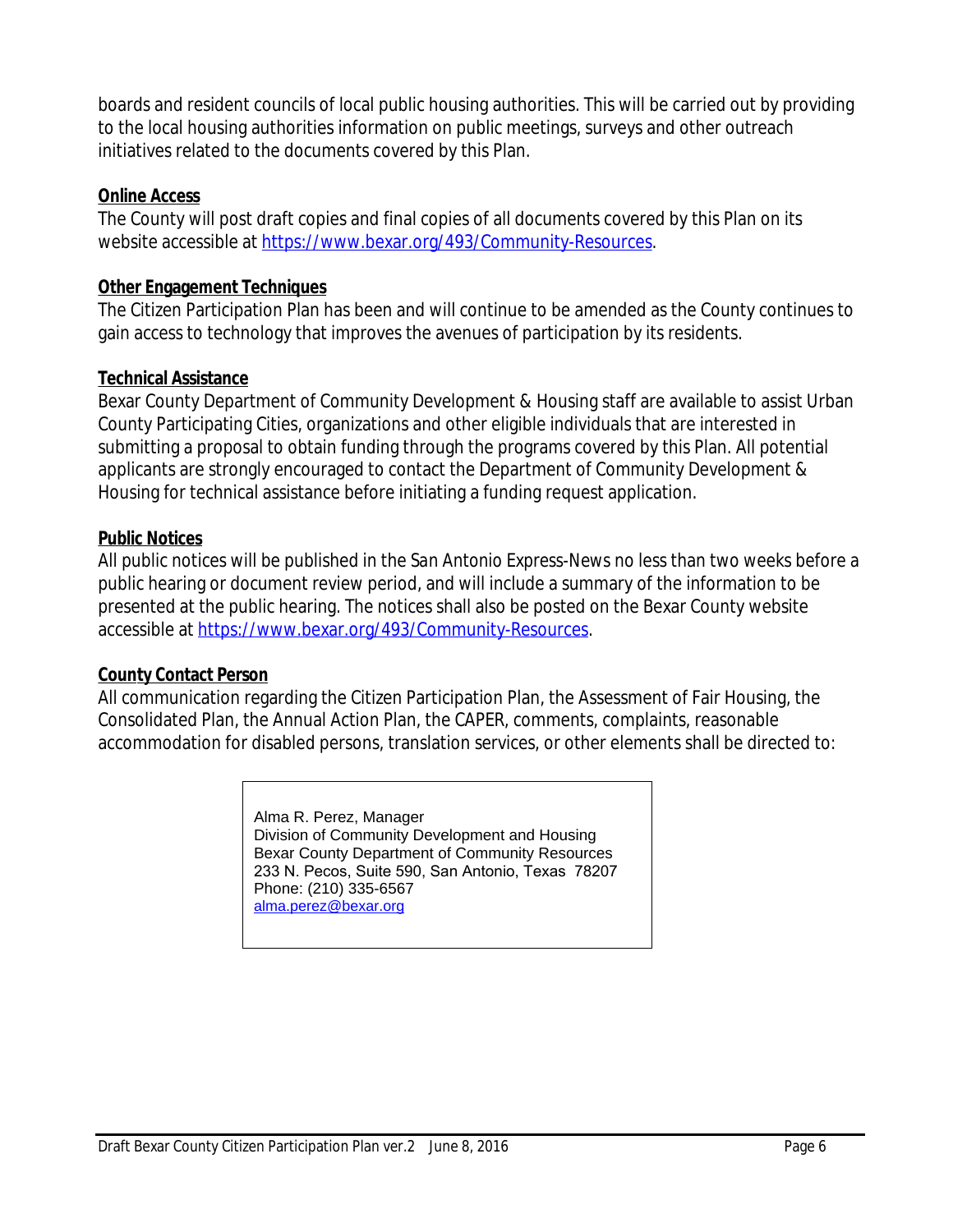# **C. The Citizen Participation Plan**

#### **Amendments to the Approved Citizen Participation Plan**

The County shall follow the following procedure to amend its approved Citizen Participation Plan, as needed.

#### a. Amendment Considerations

The County will amend the Citizen Participation Plan, as necessary, to ensure adequate engagement and involvement of the public in making decisions related to its HUD programs. Substantial amendments to the Citizen Participation Plan may be required should a provision of the Plan be found by the County to conflict with HUD regulations, or when changes in HUD regulations occur. Edits to the Plan that only include updated contact information or editorial changes for clarity will not be released for public review and comment.

#### b. Draft Plan Review

The draft Amended Citizen Participation Plan will be made available for public review for a 15-day period prior to County consideration and adoption, and may be done concurrently with the public review and comment process for the Consolidated Plan.

#### c. Comments Received on Draft Amended Citizen Participation Plan

Written comments will be accepted by the County Contact Person, or a designee, during the public review period. A summary of all written comments and those received orally during the public hearing, as well as the County's responses to all written comments, will be attached to the Amended Citizen Participation Plan prior to submission to HUD.

#### d. Public Hearing

The County will conduct a public hearing to review and accept public comments on the draft Amended Citizen Participation Plan prior to its approval and submittal to HUD. This public hearing may be held concurrently with the public hearing held in conjunction with the Consolidated Plan.

#### e. Submission to HUD

A copy of the Amended Citizen Participation Plan, including a summary of all written comments and those received during the public hearing will be submitted to HUD. A summary of any comments or views not accepted and the reasons therefore shall be supplied to HUD as well.

# **D. The Assessment of Fair Housing (AFH)**

#### **Plan Development**

The County will follow the process and procedures described below in the development of its Assessment of Fair Housing (AFH).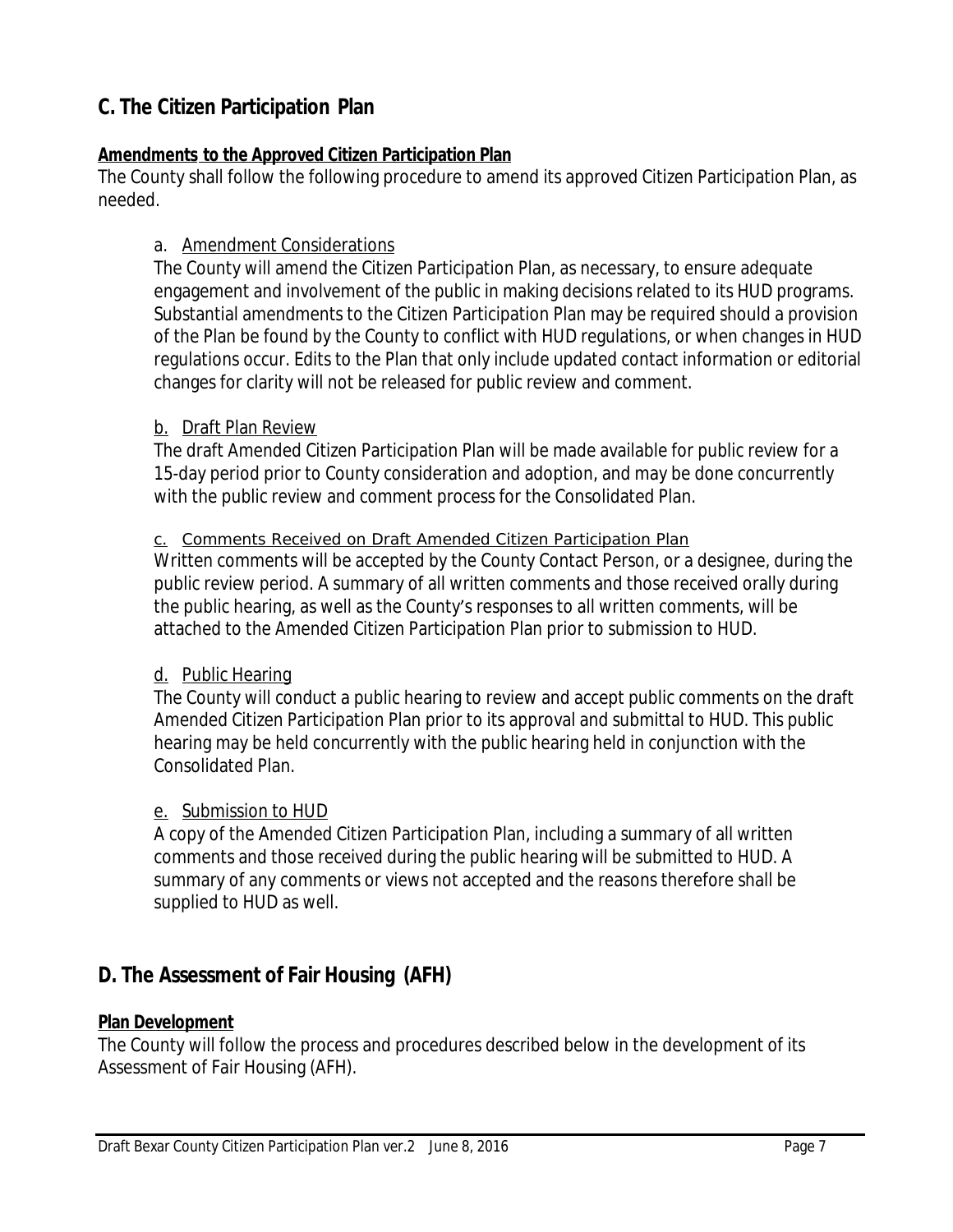# a. HUD-approved Data for Public Review

The County will make available to the general public the HUD-approved data and other supplemental information that the County plans to incorporate into its AFH. The County will make this data available no later than 60 days after the initiation of the AFH document.

#### b. Stakeholder Consultation and Citizen Outreach

In the development of the AFH, the County will consult with other public and private agencies including, but not limited to, the following:

- Local public housing authorities
- Other assisted housing providers
- Social service providers including those focusing on services to minorities, families with children, the elderly, persons with disabilities, persons with HIV/AIDS and their families, homeless persons, and other protected classes
- Community-based and regionally-based organizations that represent protected class members and organizations that enforce fair housing laws
- Regional government agencies involved in metropolitan-wide planning and transportation responsibilities

A variety of mechanisms may be utilized to solicit input from these entities. These include telephone or personal interviews, mail surveys, internet-based feedback and surveys, focus groups, and/or consultation workshops.

# c. Public Hearing

To obtain the views of the general public on AFH-related data and affirmatively furthering fair housing in the County's housing and community development programs, the County will conduct at least one public hearing before the draft AFH is published for comment.

# d. Public Display and Comment Period

The draft AFH will be placed on display for a period of no less than 30 calendar days to encourage public review and comment. The public notice shall include a brief summary of the content and purpose of the draft AFH, the dates of the public display and comment period, the locations where copies of the proposed document can be examined, how comments will be accepted, when the document will be considered for action by the Commissioners Court, and the anticipated submission date to HUD. In addition, the County will make available a reasonable number of free copies of the proposed document to residents and groups that request them.

#### e. Comments Received on the Draft Assessment of Fair Housing

Written comments will be accepted by the County Contact Person, or a designee, during the 30-day public display and comment period. The County will consider any comments or views of County residents received in writing, or orally at the public hearings, in preparing the final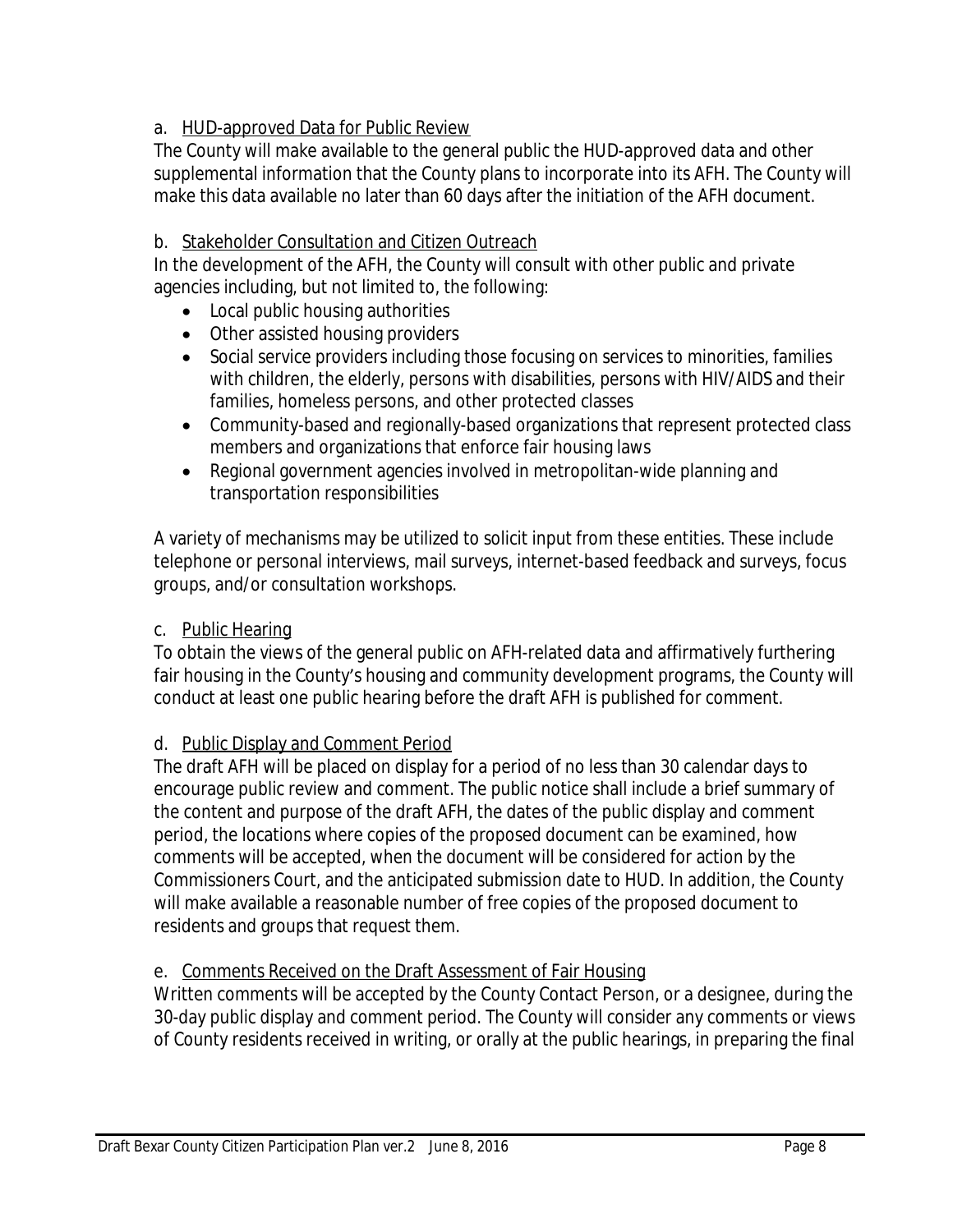AFH. A summary of these comments or views, and a summary of any comments or views not accepted and the reasons why, will be attached to the final AFH for submission to HUD.

#### f. Submission to HUD

The Assessment of Fair Housing will be submitted to HUD on or before January 1, 2021.

#### **Revisions to the Assessment of Fair Housing**

The County shall follow the following procedure to revise its AFH, as needed.

#### a. Revision Considerations

The County will revise its AFH previously accepted by HUD under the following circumstances:

- A material change occurs. A material change is a change in circumstances in the County that affects the information on which the AFH is based to the extent that the analysis, the fair housing contributing factors, or the priorities and goals of the Assessment no longer reflect actual circumstances. Examples include, but are not limited to:
	- o Presidentially declared disasters, under Title IV of the Robert T. Stafford Disaster Relief and Emergency Assistance Act (42 U.S.C. 5121 *et seq.*), in the County that are of such a nature as to significantly impact the steps the County may need to take to affirmatively further fair housing
	- o Significant demographic changes
	- o New significant contributing factors in the County, and
	- o Civil rights findings, determinations, settlements (including voluntary compliance agreements), or court orders
- Upon HUD's written notification specifying a material change that requires the revision.

#### b. Public Display and Comment Period

The draft Revised AFH will be placed on display for a period of no less than 30 calendar days to encourage public review and comment. The public notice shall include a brief summary of the revisions, the dates of the public display and comment period, the locations where copies of the proposed revised plan can be examined, how comments will be accepted, when the document will be considered for action by the Commissioners Court, and the anticipated submission date to HUD.

In addition, the County will make available a reasonable number of free copies of the proposed revised document to residents and groups that request it.

#### c. Comments Received on the Draft Revised Assessment of Fair Housing

Written comments will be accepted by the County Contact Person, or a designee, during the 30-day public display and comment period. The County will consider any comments or views of County residents received in writing, or orally at public hearings, in preparing the final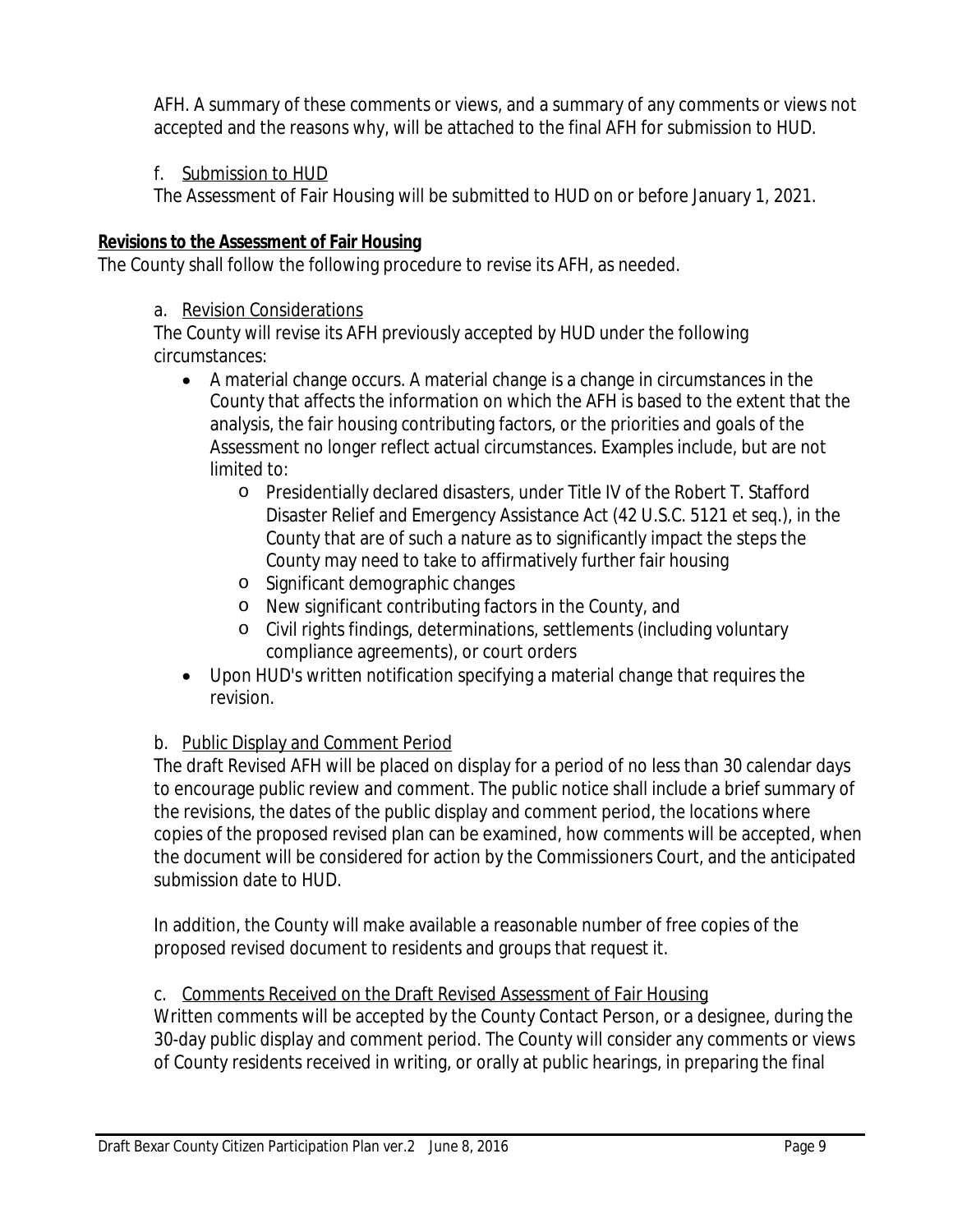Revised AFH. A summary of these comments or views, and a summary of any comments or views not accepted and the reasons why, will be attached to the final Revised AFH for submission to HUD.

#### d. Submission to HUD

The Revised Assessment of Fair Housing will be submitted to HUD within 30 calendar days following the end of the public display and comment period.

# **E. The Consolidated Plan (CP)**

#### Plan Development

The County will follow the process and procedures described below in the development of its Consolidated Plan (CP).

#### a. Stakeholder Consultation and Citizen Outreach

In the development of the CP, the County will consult with other public and private agencies including, but not limited to, the following:

- Local public housing authorities
- Other assisted housing providers
- Social service providers including those focusing on services to minorities, families with children, the elderly, persons with disabilities, persons with HIV/AIDS and their families, homeless persons, and other protected classes
- Community-based and regionally-based organizations that represent protected class members and organizations that enforce fair housing laws
- Regional government agencies involved in metropolitan-wide planning and transportation responsibilities

A variety of mechanisms may be utilized to solicit input from these persons/service providers/agencies/entities. These include written letters, telephone or personal interviews, mail surveys, internet-based feedback and surveys, focus groups, and/or consultation workshops.

#### b. Public Hearings

The County will conduct at least two public hearings annually to obtain residents' views and to respond to proposals and questions. The first public hearing will be conducted before the CP draft is published for public comment, during which the County will address housing and community development needs, development of proposed activities, the amount of assistance the County expects to receive (including grant funds and program income), the range of activities that may be undertaken, including the estimated amount that will benefit low- and moderate-income residents, and a review of program performance.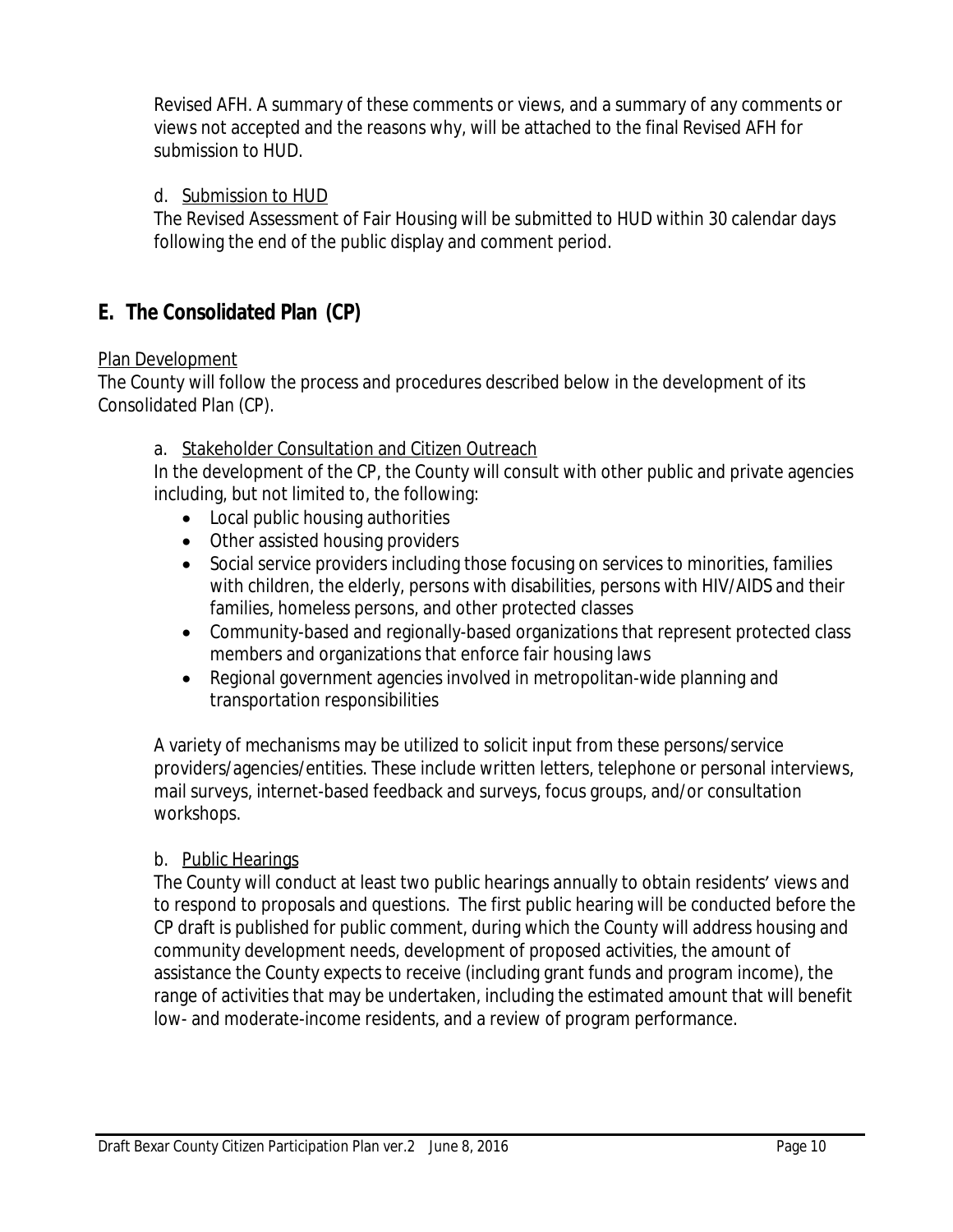The second public hearing will be conducted during or after the 30-day public comment period during which the County will address identified housing and community development needs, proposed eligible activities, and proposed strategies and actions for affirmatively furthering fair housing consistent with the Assessment of Fair Housing.

#### c. Potential Displacement of Persons

Although the County does not anticipate any residential displacement to occur in the foreseeable future, it is required to describe its plans to minimize the displacement of persons and to assist any persons displaced. Should displacement of residents be necessary as a result of the use of funds covered by this Plan, the County shall compensate residents who are actually displaced in accordance with *HUD Handbook No. 1378, Tenant Assistance, Relocation and Real Property Acquisition*. This resource is accessible online at http://portal.hud.gov/hudportal/HUD?src=/program\_offices/administration/hudclips/handb ooks/cpd/13780 .

#### d. Public Display and Comment Period

The draft CP will be placed on display for a period of no less than 30 calendar days to encourage public review and comment. The public notice shall include a brief summary and purpose of the CP, the anticipated amounts of funding (including program income, if any), the dates of the public display and comment period, the locations where copies of the draft CP can be examined, how comments will be accepted, when the document will be considered for action by the Commissioners Court, and the anticipated submission date to HUD. The County will make available a reasonable number of free copies of the draft document to residents and groups that request them.

# e. Comments Received on the Draft Consolidated Plan

Written comments will be accepted by the County Contact Person, or a designee, during the 30-day public display and comment period. The County will consider any comments or views of County residents received in writing, or orally at the public hearings, in preparing the final CP. A summary of these comments or views, and a summary of any comments or views not accepted and the reasons why, will be attached to the final CP for submission to HUD.

#### f. Submission to HUD

The CP will be submitted to HUD on or before August 15 before the County's five-year program cycle begins on October 1.

#### **Revisions to the Consolidated Plan**

The County shall follow the following procedure to revise its CP, as needed.

#### a. Revision Considerations

There are two types of amendments that may occur with the CP: minor amendments and substantial amendments. An amendment to the approved CP is considered substantial under the following circumstances: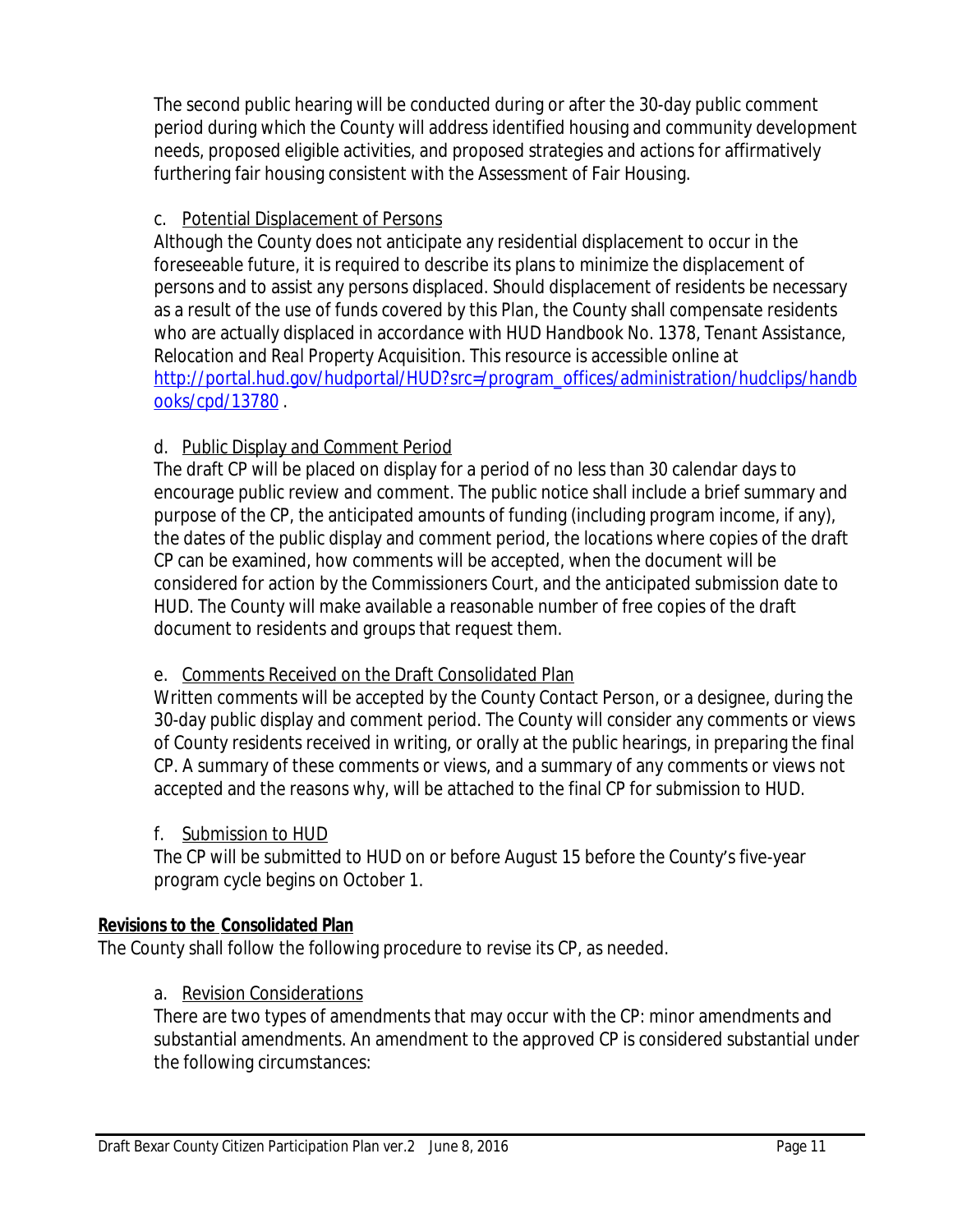- When an eligible activity is added
- When there is change in the priorities identified in the CP

All other changes to the method of distribution or investment strategy that do not meet the criteria defined above will be considered minor amendments, will be reviewed and approved by Community Development and Housing staff and will not be subject to public comments.

#### b. Public Display and Comment Period

The draft Revised CP will be placed on display for a period of no less than 30 calendar days to encourage public review and comment. The public notice shall include a brief summary of the revisions, the dates of the public display and comment period, the locations where copies of the proposed revised CP can be examined, how comments will be accepted, when the document will be considered for action by the Commissioners Court, and the anticipated submission date to HUD. In addition, the County will make available a reasonable number of free copies to residents and groups that request them.

#### c. Comments Received on the Draft Revised Consolidated Plan

Written comments will be accepted by the County Contact Person, or a designee, during the 30-day public display and comment period. The County will consider any comments or views of County residents received in writing, or orally at public hearings, in preparing the final Revised CP. A summary of these comments or views, and a summary of any comments or views not accepted and the reasons why, will be attached to the final Revised CP for submission to HUD.

#### d. Submission to HUD

The Revised CP will be submitted to HUD within 30 calendar days following the end of the public display and comment period.

# **F. The Annual Action Plan (AAP)**

The Annual Action Plan (AAP) is a component of the CP, and it describes the County's proposed use of available federal and other resources to address the priority needs and specific objectives in the CP for each program year; the County's method for distributing funds to local non-profit organizations; and, the geographic areas of the County to which it will direct assistance.

#### Plan Development

The County will follow the process and procedures described below in the development of its AAP.

#### a. Public Hearings

The County will conduct at least two public hearings annually to obtain residents' views and to respond to proposals and questions. The first public hearing will be conducted before the AAP draft is published for public comment, during which the County will address housing and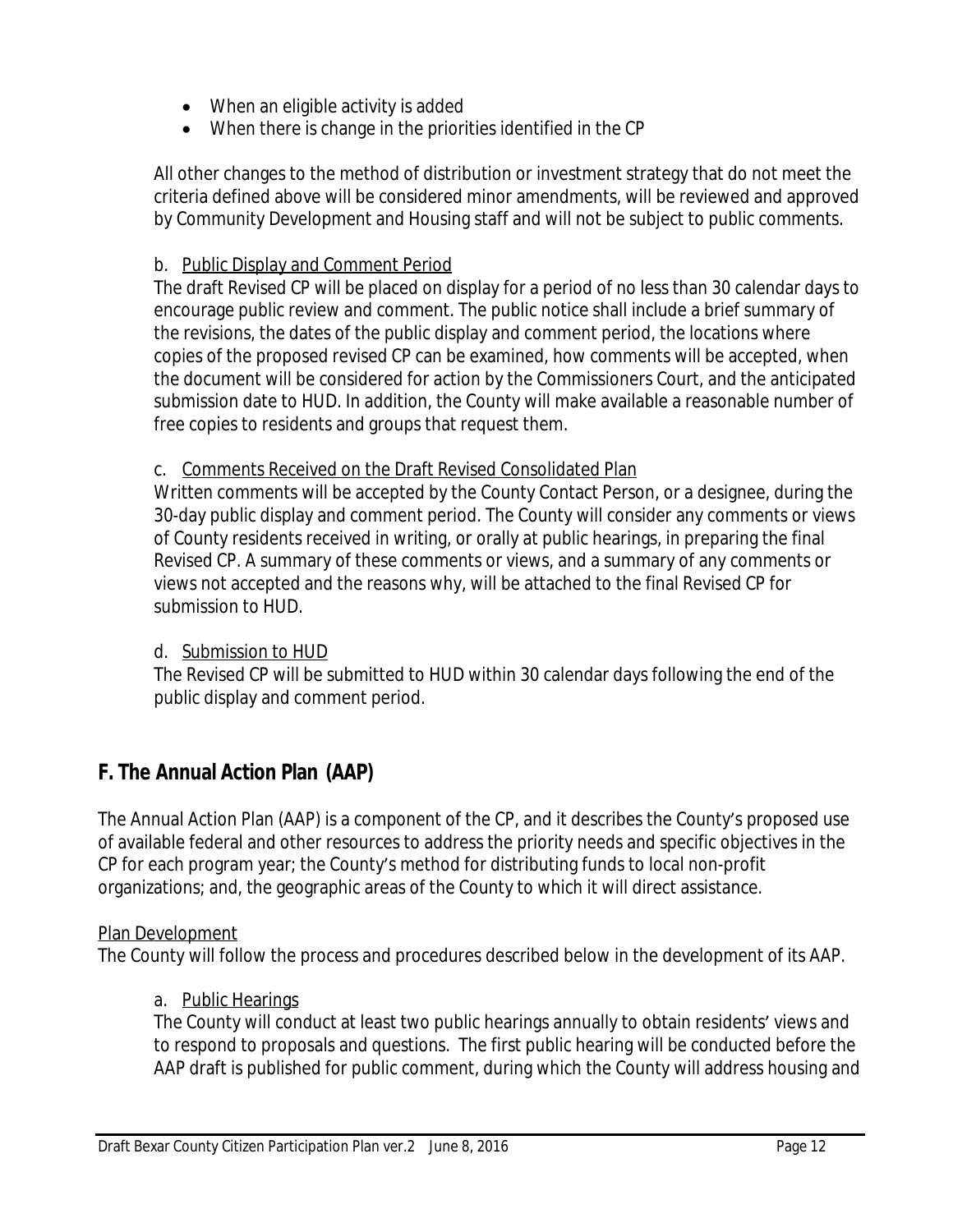community development needs, development of proposed activities, the amount of assistance the County expects to receive (including grant funds and program income), the range of activities that may be undertaken, including the estimated amount that will benefit low- and moderate-income residents, and a review of program performance.

The second public hearing will be conducted during or after the 30-day public comment period during which the County will address identified housing and community development needs, proposed eligible activities, and proposed strategies and actions for affirmatively furthering fair housing consistent with the Assessment of Fair Housing.

#### b. Public Display and Comment Period

The draft AAP will be placed on display for a period of no less than 30 calendar days to encourage public review and comment. The public notice shall include a brief summary of the AAP, the anticipated amounts of funding (including program income, if any), the dates of the public display and comment period, the locations where copies of the draft AAP can be examined, how comments will be accepted, when the document will be considered for action by the Commissioners Court, and the anticipated submission date to HUD. In addition, the County will make available a reasonable number of free copies to residents and groups that request them.

#### c. Comments Received on the Draft Annual Action Plan

Written comments will be accepted by the County Contact Person, or a designee, during the 30-day public display and comment period. The County will consider any comments or views of County residents received in writing, or orally at the public hearings, in preparing the final AAP. A summary of these comments or views, and a summary of any comments or views not accepted and the reasons why, will be attached to the final AAP for submission to HUD.

#### d. Submission to HUD

The AAP will be submitted annually to HUD on or before August 15 before the start of the County's program year on October 1.

#### **Revisions to the Annual Action Plan**

The County shall follow the following procedure to revise its AAP, as needed.

#### a. Revision Considerations

There are two types of amendments that may occur with the AAP: minor amendments and substantial amendments. An amendment to the approved AAP is considered substantial under the following circumstances:

- When an eligible activity is added or deleted
- When a change occurs in the purpose, scope, location, or beneficiaries of an activity previously approved
- When a 50 percent change in federal funding occurs where the project is \$25,000 or less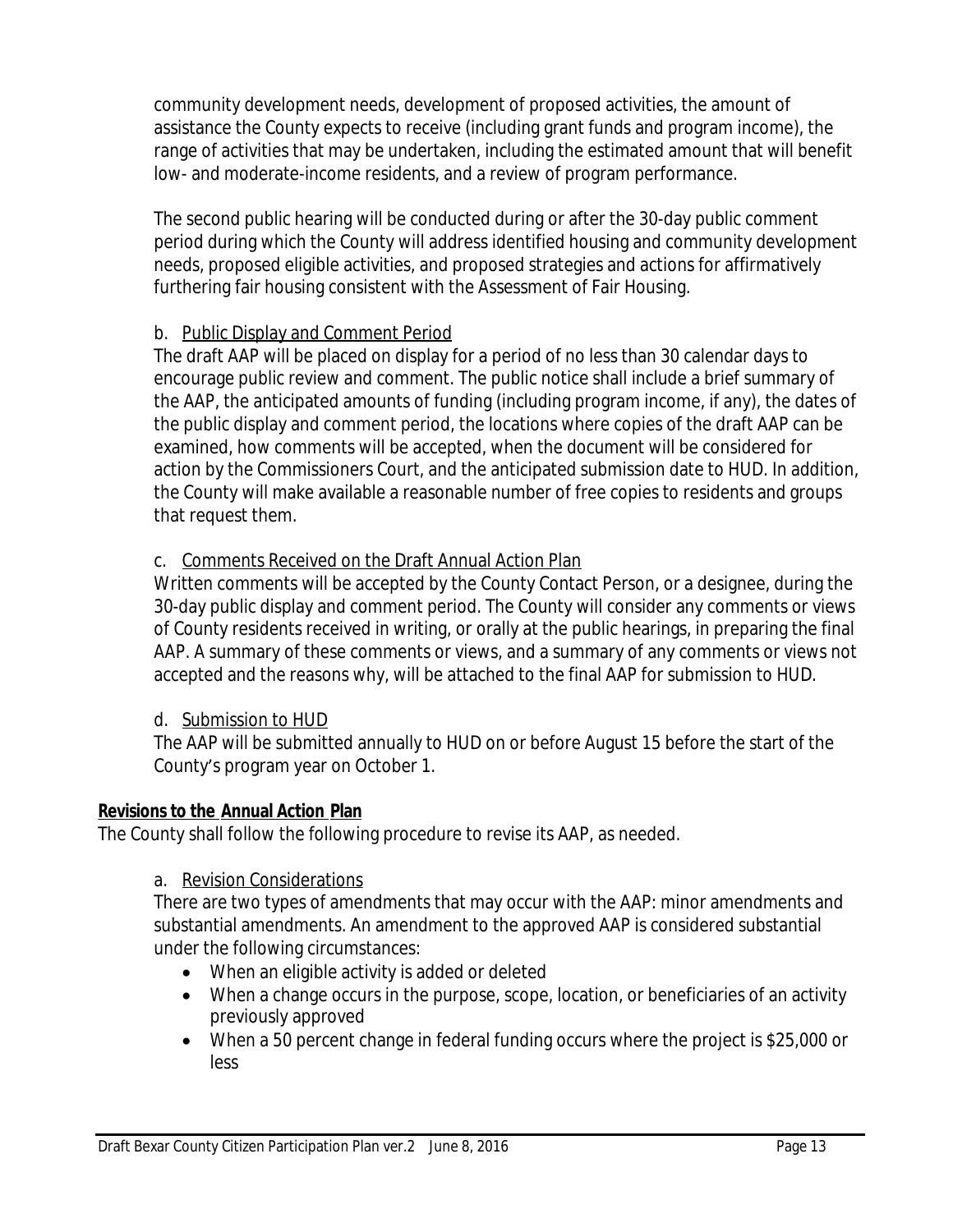When a 25 percent change in federal funding occurs where the project is more than \$25,000.

All other changes to the method of distribution or investment strategy that do not meet the criteria defined above will be considered minor amendments, will be reviewed and approved by Community Development and Housing staff, and will not be subject to public comments.

#### b. Public Display and Comment Period

The draft Revised AAP will be placed on display for a period of no less than 30 calendar days to encourage public review and comment. The public notice shall include a brief summary of the revisions, the dates of the public display and comment period, the locations where copies of the draft AAP can be examined, how comments will be accepted, when the document will be considered for action by the Commissioners Court, and the anticipated submission date to HUD. In addition, the County will make available a reasonable number of free copies to residents and groups that request them.

#### c. Comments Received on the Draft Revised Annual Action Plan

Written comments will be accepted by the County Contact Person, or a designee, during the 30-day public display and comment period. The County will consider any comments or views of County residents received in writing, or orally at public hearings, in preparing the final Revised AAP. A summary of these comments or views, and a summary of any comments or views not accepted and the reasons why, will be attached to the final Revised AAP for submission to HUD.

#### d. Submission to HUD

The Revised CP will be submitted to HUD within 30 calendar days following the end of the public display and comment period.

# **G. Consolidated Annual Performance and Evaluation Report (CAPER)**

#### Report Development

The County shall follow the following procedure in the drafting and adoption of its Consolidated Annual Performance and Evaluation Report (CAPER).

#### a. Report Considerations

The Community Development & Housing staff will evaluate and report the accomplishments and expenditures of the previous program year for CDBG, HOME, and ESG and draft the CAPER in accordance with HUD requirements.

#### b. Public Display and Comment Period

The draft CAPER will be placed on display for a period of no less than 15 calendar days to encourage public review and comment. The public notice shall include a brief summary and